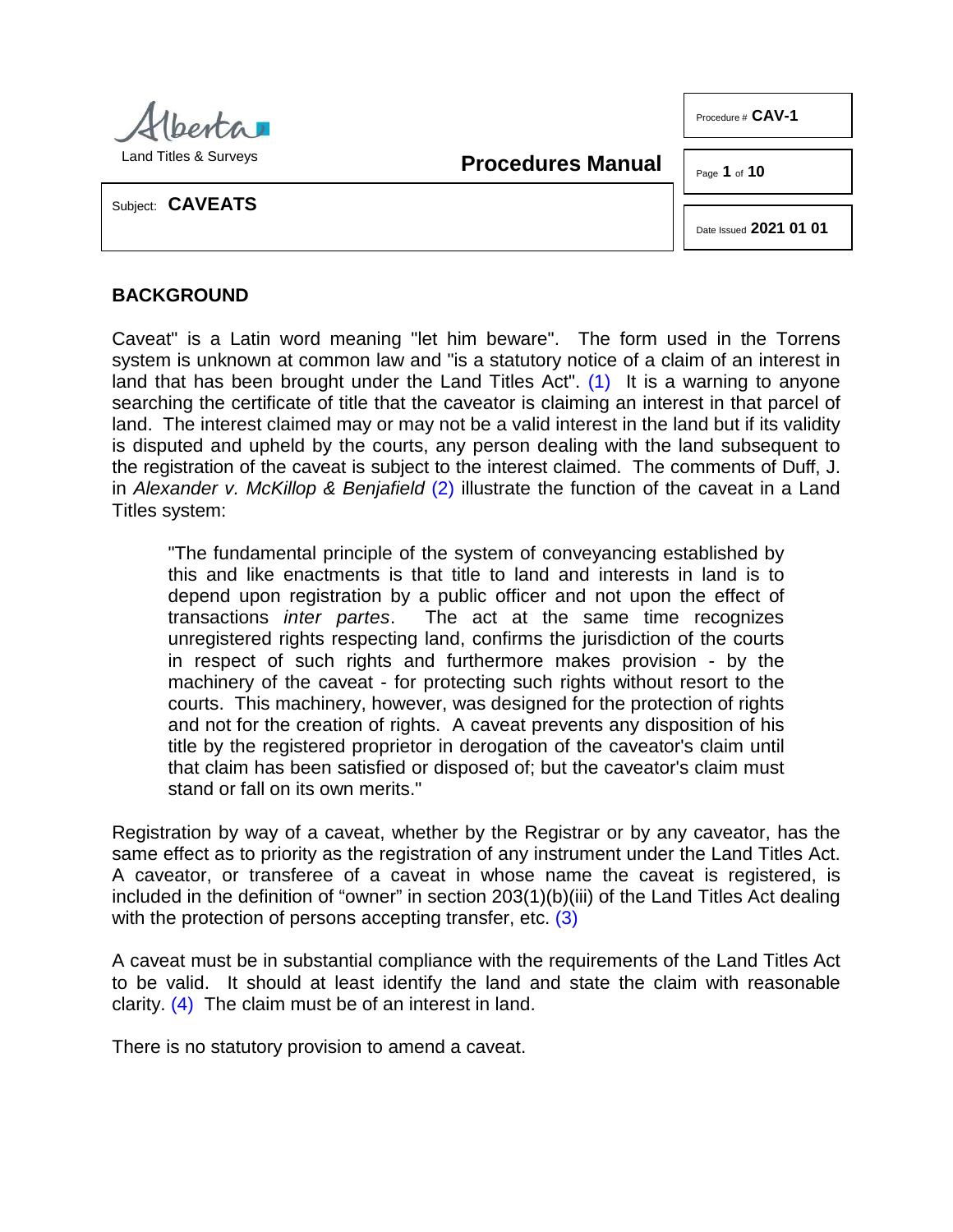### **REGISTRATION PROCEDURE**

1. A person claiming to be interested in land *for which a certificate of title has been issued* or in a mortgage or encumbrance relating to that land

- a) pursuant to
	- (i) a will, settlement or trust deed,
	- (ii) an instrument of transfer or transmission,
	- (iii) an unregistered instrument

b) by virtue of the provisions of any Act of Alberta under which that person acquired any right with respect to that land, mortgage or encumbrance or

c) by virtue of

(i) having acquired through the owner or any prior owner, otherwise than under items a) or b), an interest in that land, mortgage or encumbrance after the first certificate of title was issued for that land,

(ii) being the owner or previous owner of an interest in that land otherwise than under items a) or b), when that interest arose after the first certificate of title was issued for that land, or

<span id="page-1-0"></span>(iii) being the owner or a previous owner of the mortgage or encumbrance, otherwise than under items a) or b),

may file a caveat in the prescribed form [\(5\)](#page-8-4) [\(FORM 26\)](http://www.servicealberta.ca/pdf/ltmanual/FORM26.pdf) against the registration of any person as transferee or owner of, or any instrument affecting, the estate or interest, unless the certificate of title is expressed to be subject to the claim of the caveator.

# 2. **Caveator**

<span id="page-1-1"></span>**a)** The name of the person who is claiming an interest in the land is required. A "person" includes a corporation [\(6\)](#page-8-5) but not a partnership or trade name as neither is a person at law as required by section 130. Corporate caveators must comply with section 27.

b) Where a person is claiming an interest "as agent for" or "on behalf of" or "as receiver and manager of" a disclosed principal, the principal is the caveator. In the case of a receiver and manager this information should be entered in document particulars.

c) Where a person is claiming an interest as "trustee in bankruptcy" of a disclosed principal and the bankruptcy endorsement is not registered on the title, then the principal is the caveator. The bankruptcy trustee must be entered in document particulars.

<span id="page-1-2"></span>d) A caveat cannot be filed on behalf of an undisclosed principal.  $(7)$  If it is not clear from the caveat who is claiming the interest, the caveat should be rejected for clarification.

<span id="page-1-3"></span>3. **Nature of Interest Claimed** - Both the nature of the interest claimed *and* the grounds on which the claim is founded must be stated for a caveat to be registrable. [\(8\)](#page-8-7)  For example, a person who has entered into a binding contract to buy land would claim to have an interest as purchaser or beneficial owner (i.e., the nature of the interest) pursuant to an agreement for sale between the person and the registered owner (i.e., the grounds on which the claim is founded).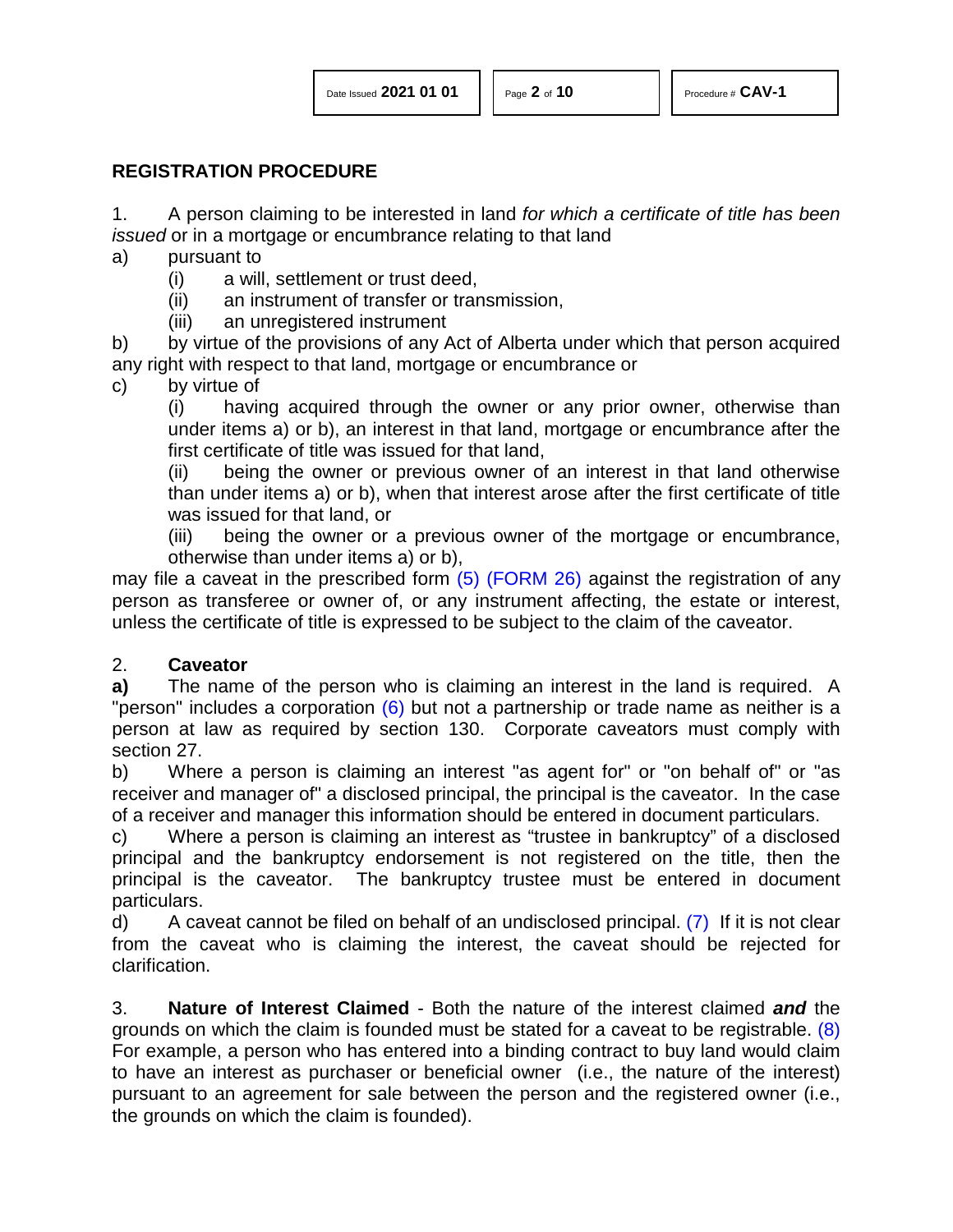The document creating the interest claimed may be attached to the caveat but the nature of the interest must be ascertainable from the information in the caveat. If no interest in land is being claimed or if the interest cannot be determined sufficiently, the caveat should be rejected. **The responsibility to ensure that the nature of the interest being claimed is sufficiently stated in the caveat lies with the registrant.**

The reference to certain formations or zones on mineral caveats must be in the claim and not the legal description. If the formation or zone area is mentioned in the legal description, documents must be rejected. (Similarly there must be no reference to formations or zones in partial discharges or transfers of caveats).

### 4. **Acceptable Interests for Caveats**

The following list represents common types of acceptable interests:

Note: Items a) through f) must specify an amount (amounts and clarifications can be taken from attachment).

<span id="page-2-0"></span>a) equitable mortgagee or encumbrancee pursuant to an unregistered mortgage, debenture, encumbrance or floating charge [\(9\)](#page-8-8)

b) equitable mortgagee pursuant to a hypothecation agreement

<span id="page-2-1"></span>c) charge for real estate commission pursuant to a listing agreement which expressly charges the land [\(10\)](#page-8-9)

d) charge against the land pursuant to an agreement or statutory provision (e.g., unpaid condominium fees)

e) equitable mortgagee pursuant to a mortgage of a mortgage

f) security under the Bank Act

<span id="page-2-2"></span>g) charge by virtue of an unpaid vendor's lien or purchaser's lien [\(11\)](#page-8-10)

h) encumbrancee pursuant to an annuity or rent charge

i) purchaser or beneficial owner pursuant to an agreement for sale or to an assignment of an agreement for sale

j) beneficial owner pursuant to a will, settlement or trust deed (When pursuant to a will, the caveat claim must state that the testator is deceased)

k) executor or administrator of a deceased person having an interest in the land

I) trustee in bankruptcy pursuant to a bankruptcy receiving order or assignment in bankruptcy

m) beneficial owner pursuant to a severance of a joint tenancy

n) beneficial owner by virtue of adverse possession

o) claim to beneficial ownership or a lien pursuant to section 69 of the Law of Property Act

<span id="page-2-3"></span>p) right to purchase the property pursuant to an option to purchase or a right of first refusal to acquire an interest in land [\(12\)](#page-8-11)

q) leasehold interest pursuant to a lease or to an assignment or transfer of lease

r) dower interest in homestead property

s) rights granted under an easement, utility right of way, party wall agreement, restrictive covenant or encroachment agreement

t) assignee or transferee of a registered or unregistered interest

u) rights granted under an amending agreement in respect of a registered or caveatable interest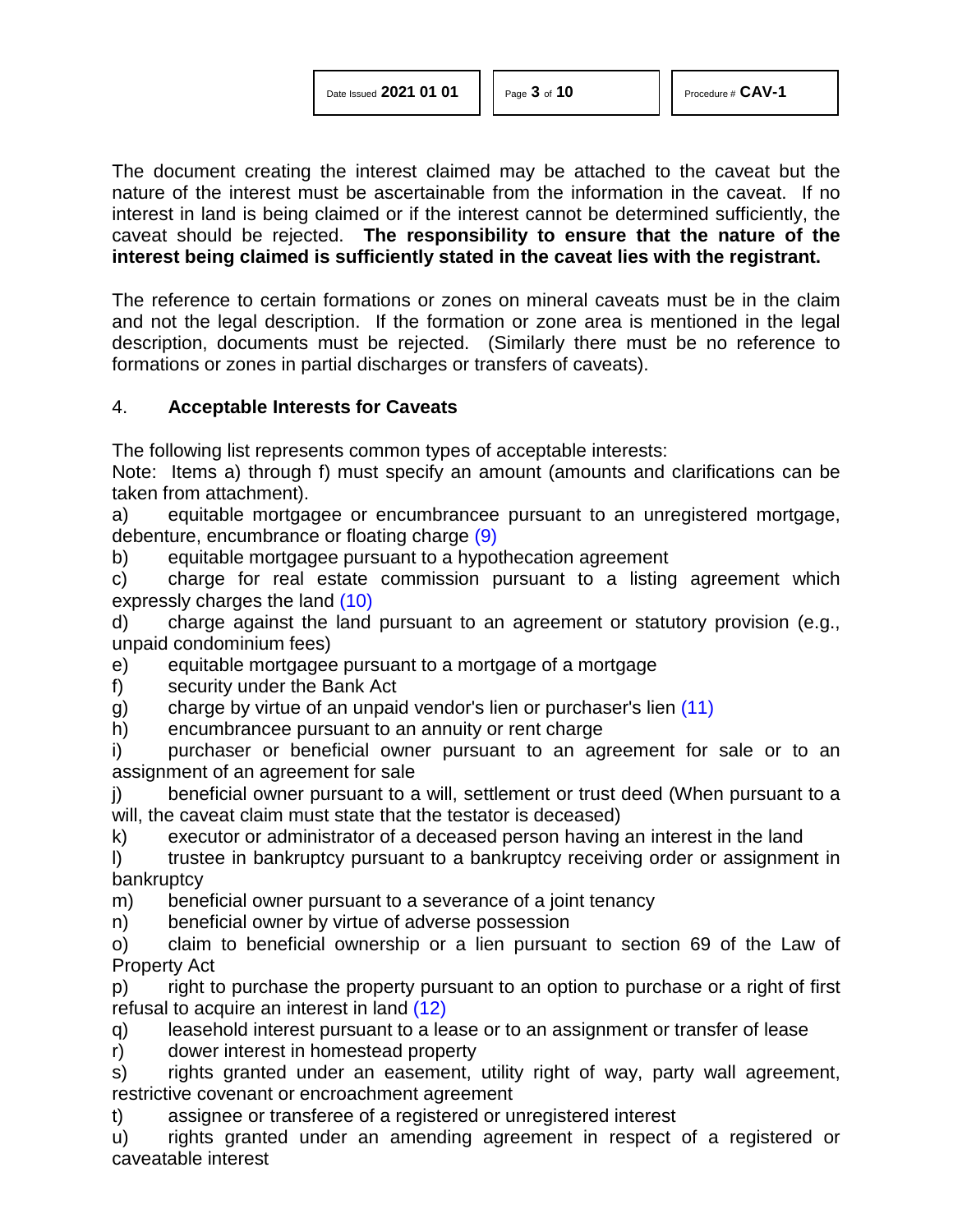<span id="page-3-2"></span><span id="page-3-1"></span><span id="page-3-0"></span>

v) priority over rights granted in another instrument or caveat pursuant to a postponement agreement

w) assignment of rents payable pursuant to a lease of land [\(13\)](#page-8-12)

- x) profit à prendre (e.g., the right to take soil, gravel, timber, etc. from the land)  $(14)$
- y) non-disturbance rights granted by a mortgagee to a lessee

z) public utility charge which specifically charges the land [\(15\)](#page-8-14)

aa) an interest re: a notice of intention to sell pursuant to section 70 of the Civil Enforcement Act (Registration number of Writ of Enforcement should be shown in the claim) [\(16\)](#page-8-15)

<span id="page-3-3"></span>ab) an agreement to execute documents that affect land (e.g. lease or mortgage)

ac) a caveat filed by The Public Trustee for the Province of Alberta (use document type Caveat re Public Trustee (CAVP) for registration)

- ad) rights granted under a conservation easement
- ae) Surface Rights Board Order

See the procedure on Caveats Registered Pursuant to Statutes of Alberta other than the Land Titles Act [\(CAV-5\)](http://www.servicealberta.ca/pdf/ltmanual/CAV-5.pdf) for additional caveatable interests.

# 5. **Unacceptable Interests for Caveats**

<span id="page-3-4"></span>The following list represents some interests claimed which are not caveatable: [\(17\)](#page-8-16)

- a) promissory note (unless land is specifically charged in the agreement)
- b) personal loan (unless land is specifically charged in the agreement)
- c) builders' lien (to be registered by way of builders' lien as there is no lien unless the requirements of the Builders' Lien Act are complied with)
- <span id="page-3-5"></span>d) creditor pursuant to a writ of enforcement [\(18\)](#page-8-17)
- <span id="page-3-6"></span>e) any interest in untitled land [\(19\)](#page-8-18)
- <span id="page-3-7"></span>f) any interest in minerals registered in the name of the Crown in the right of Alberta  $(20)$
- g) solicitor's lien (unless land is specifically charged by agreement)
- <span id="page-3-8"></span>h) security interest in chattels [\(21\)](#page-9-0)
- i) mortgage administration agreement
- j) brokerage or appraisal agreement (unless agreement specifically charges land)
- <span id="page-3-9"></span>k) guarantee of mortgage (unless guarantor has paid the mortgage debt)  $(22)$
- <span id="page-3-10"></span>l) assignment of proceeds of future sale or proceeds of a mortgage (unless land is specifically charged by the agreement) [\(23\)](#page-9-2)
- <span id="page-3-11"></span>m) beneficial interest by virtue of being a limited partner [\(24\)](#page-9-3)

n) interest in part of a parcel (unless it has subdivision approval or is exempt from subdivision approval)

o) participation agreement (unless an interest in land is granted under the agreement)

- <span id="page-3-12"></span>p) claim under the Matrimonial Property Act (to be registered by way of certificate of *lis pendens*) [\(25\)](#page-9-4)
- q) development agreement (unless pursuant to a specific section of Part 17 of the Municipal Government Act or it creates an interest in land such as a charge)
- r) joint venture agreement (unless an interest in the land is granted under the agreement)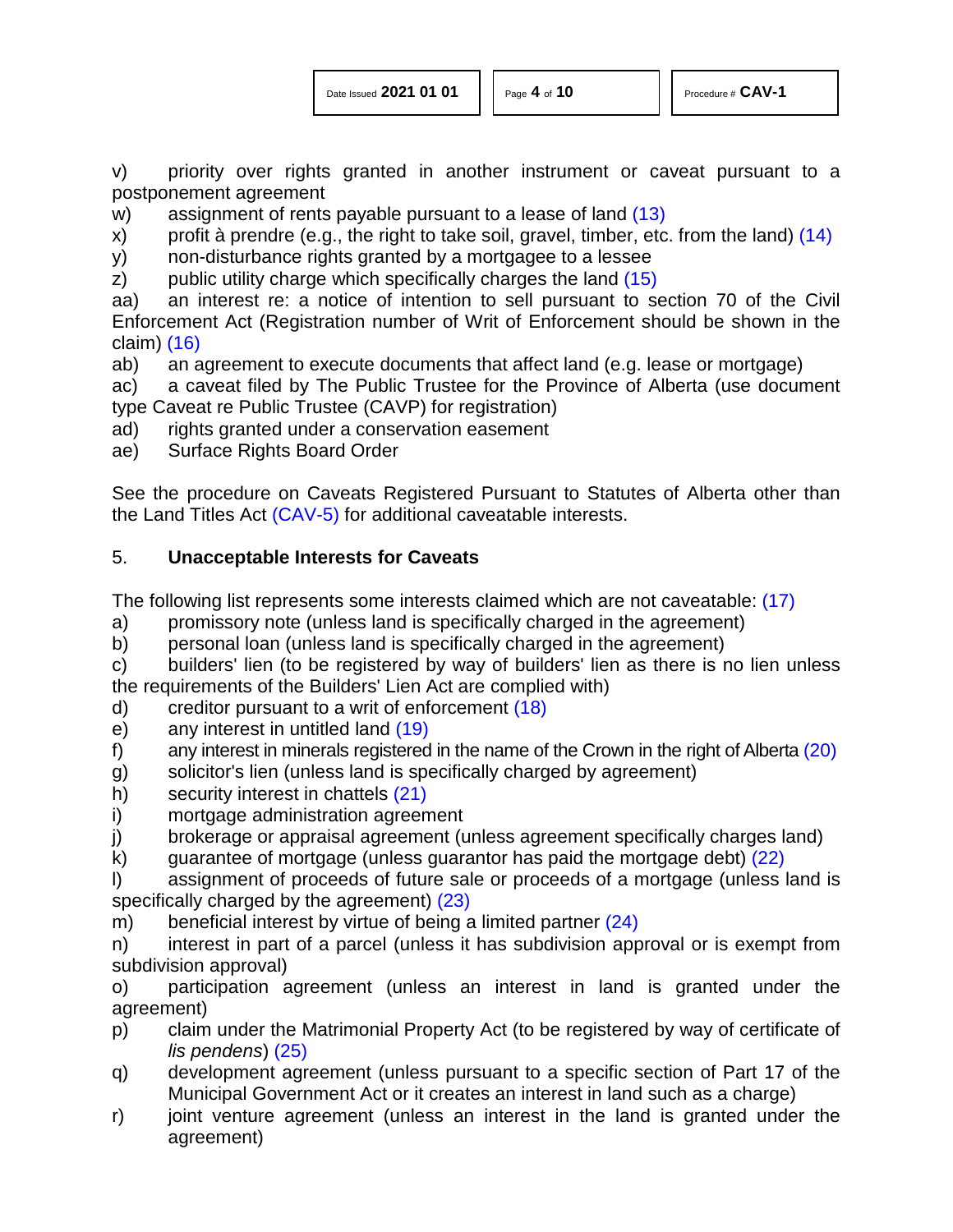- s) an agreement which provides for or permits registration of a caveat (unless an interest in land is granted under the agreement)
- <span id="page-4-0"></span>t) undertaking not to encumber or dispose of land [\(26\)](#page-9-5)

6. **Identification of Land and Owner** - A proper legal description must be given and the name(s) of the registered owner(s) in the caveat and in the certificate of title must be consistent. However the lack of the name of the registered owner is not a reason for rejection. If the interest is not being claimed against all of the owners, the caveat can be accepted even though all of the registered owners are not listed in the caveat, "see caveat for interest" should be shown in particulars.

<span id="page-4-1"></span>7. **Address for Service** - The caveat must provide an address or place for service [\(27\)](#page-9-6) which is to be included in the endorsement on the certificate of title. If there is more than one caveator, there may be an address for service for each caveator. If the address for service includes the name of a law firm and the name is lengthy, "ETC." should be used after endorsing some of the names so it is clear that the firm name has been abbreviated as the full name must be used for the lapsing of caveat procedure. The use of "AND CO." is not acceptable as an abbreviation unless it is shown this way in the caveat. The phrase "Barristers and Solicitors" does not need to be included in the endorsement.

The address for service in the caveat or in any previous notice of change of address for service may be changed by filing a notice of change of address for service in the prescribed form [\(FORM 28\).](http://www.servicealberta.ca/pdf/ltmanual/FORM28.pdf) The notice of change of address may be filed by the caveator, the original agent or the agent who signed the notice on a transfer of caveat (see procedure under [ADD-1\)](http://www.servicealberta.ca/pdf/ltmanual/ADD-1.pdf).

On receipt of a change of address for service, on a caveat re an easement, a restrictive covenant, an encroachment agreement or a party wall agreement, register the change of address as a CORI and enter @da in document particulars.

<span id="page-4-2"></span>8. **Supporting Affidavit** - Every caveat, other than a Registrar's caveat, must be accompanied by an affidavit in support of caveat in the prescribed form [\(28\)](#page-9-7) [\(FORM 27\).](http://www.servicealberta.ca/pdf/ltmanual/FORM27.pdf) The affidavit is to be completed by one of the caveators, an agent for the caveator or an officer or director of the caveator.

9. **Execution** - A caveat must be signed by the caveator or by a person who represents himself as agent for the caveator. Where there is more than one caveator but only one signs the caveat without representing that he is also acting as agent for the other(s), the caveat is to be rejected. As a caveat is only notice of a claim to an interest in land, the authentication requirements that are normally required when instruments are executed (i.e., witness and affidavit of attestation for individuals and corporate seals for corporations) are not required.

10. **Agents** - Where a caveat is executed by an agent, the agent's name should be included in the endorsement on the certificate of title. If it is not clear from the face of the caveat whether the signatory is signing as agent, the affidavit in support of the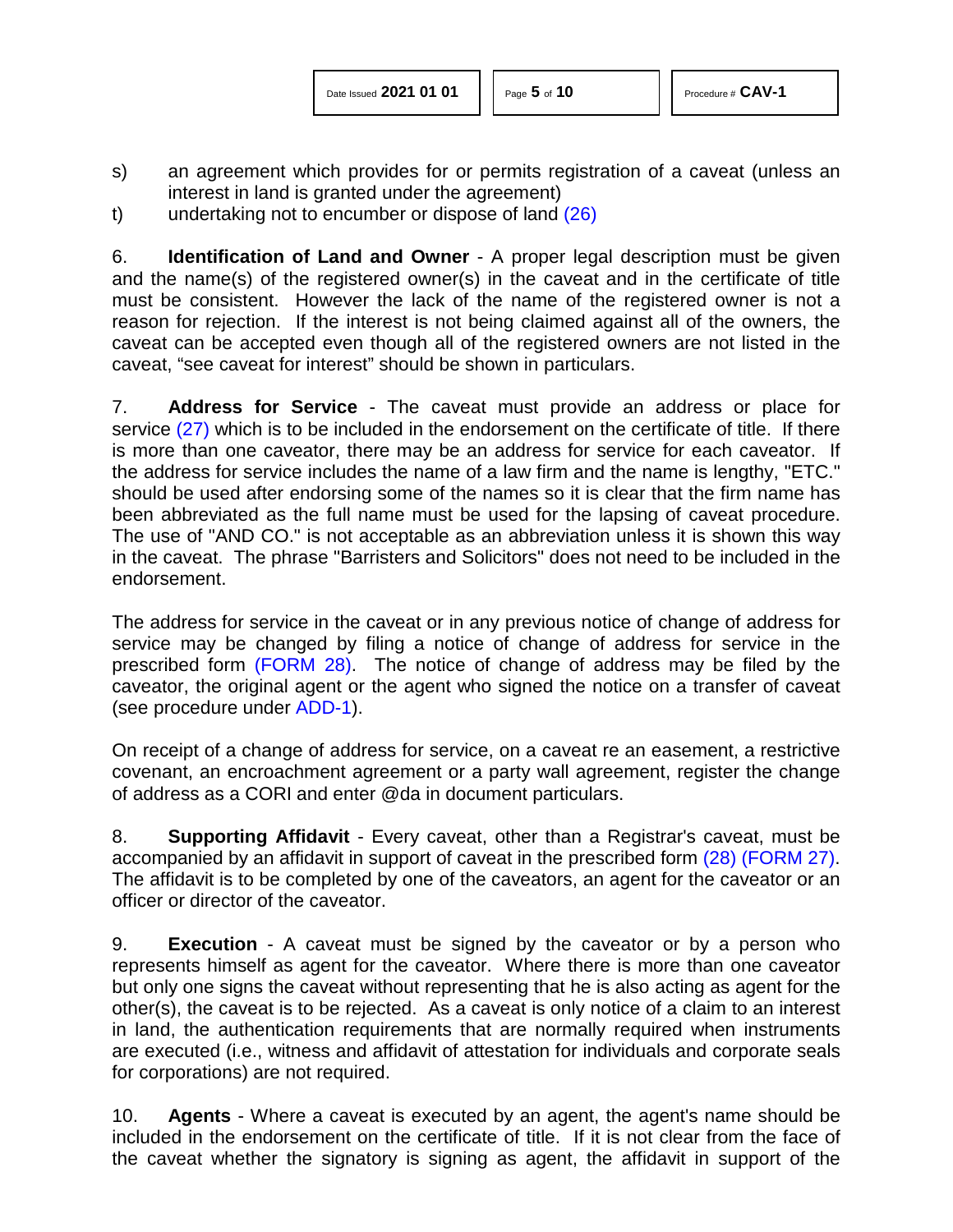caveat may be referred to to make that determination.

Where an individual signs on behalf of a corporation but there is no seal and the individual completes the affidavit in support as agent, the individual should be treated as the agent. However, if the individual completes the affidavit in support as an officer or director of the corporation or if a person other than the person that signed the face of the caveat completes the affidavit in support, the caveat should be dealt with as being executed by the corporation rather than by an agent. If the caveat is executed under seal, the person who completes the affidavit is not considered to be the agent of the caveator even if the affidavit is completed as agent.

When a caveator appoints a corporation as agent, the signature of the corporation's representative does not have to be under seal.

If the individual who completes the affidavit did not sign the face of the caveat, he is not considered to be the agent of the caveator even if the affidavit is completed as agent. While the affidavit may be used to clarify the identification or status of the individual who signs the caveat, it may not be used to establish the agency of someone who has not signed the caveat. If the caveator has not signed the caveat and the identity or agency status of the signatory cannot be established, the caveat is to be rejected.

The SPIN2 document type to be used when creating a Document Registration Request (DRR) form is: Caveat

The code used for registration at Land Titles is: CAVE

11. **Change of Agents** - A caveator may submit a written request to change the agent authorized to deal with a caveat. The request must be signed by the caveator and satisfy normal attestation requirements.

The SPIN2 document type to be used when creating a Document Registration Request (DRR) form is: Change of Name

The code used for registration at Land Titles is: CHAN

If an agent is to be removed:

The SPIN2 document type to be used when creating a Document Registration Request (DRR) form is: Change of Name

The code used for registration at Land Titles is: CORI (select "D" for delete)

<span id="page-5-0"></span>12. **Subdivision Approval** - Any caveat claiming an interest in part of a parcel, whether the part is in the claim or body of the caveat, must have subdivision approval if it does not fall within the exemptions provided for in section 618 of the Municipal Government Act. [\(29\)](#page-9-8) However caveats claiming an interest in part of a parcel pursuant to a lease will be acceptable without subdivision approval provided the lease is for part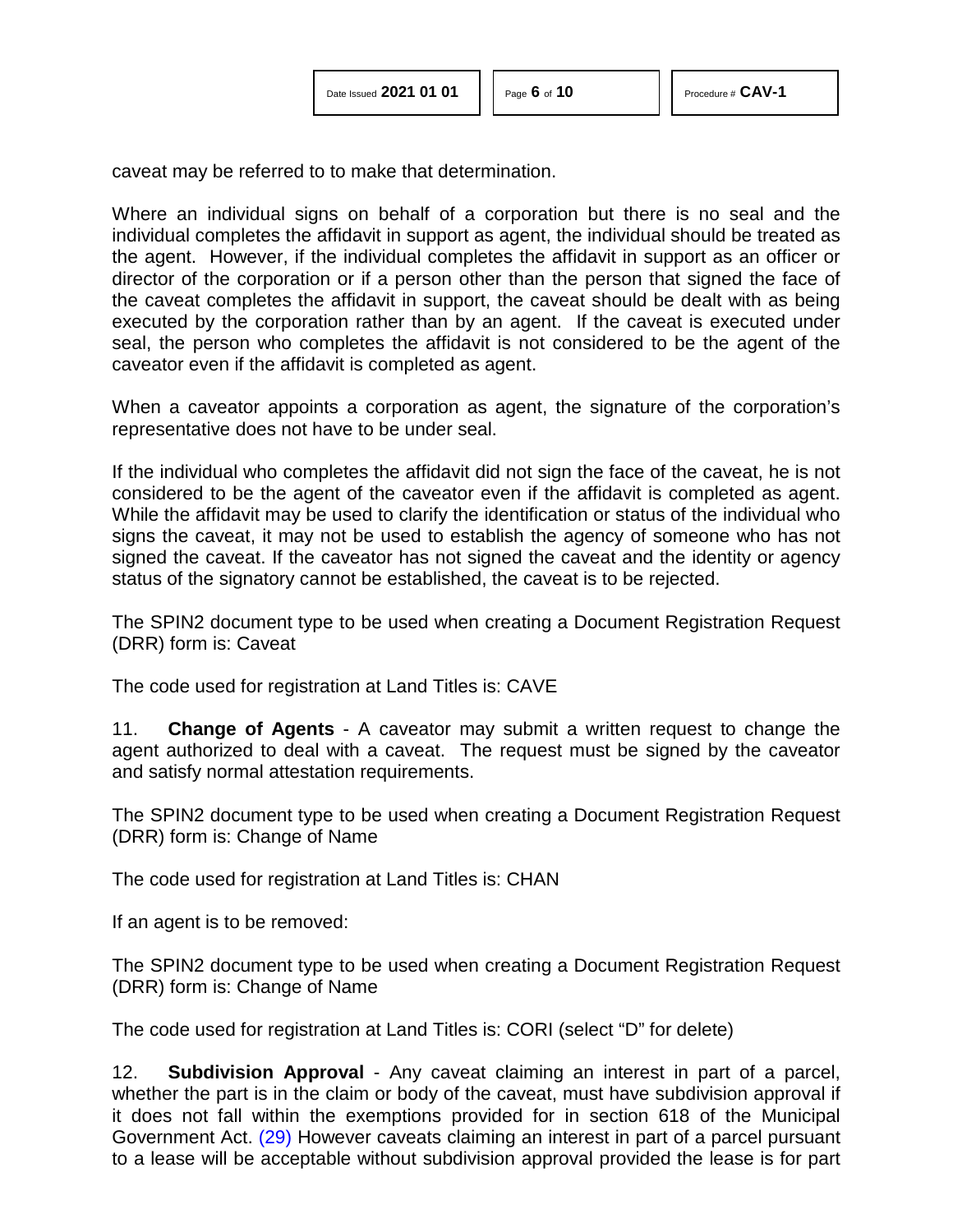of a shopping centre, office building or warehouse and in no way is intended for subdivision purposes. (The examiner must be able to determine that the lease is only for those purposes mentioned above or the caveat should be rejected for subdivision approval.) [\(30\)](#page-9-9)

<span id="page-6-0"></span>13. **Foreign Ownership** - Foreign Ownership requirements must be complied with (see procedure under [FOL-1\)](http://www.servicealberta.ca/pdf/ltmanual/FOL-1.pdf).

14. **More Than One Caveat re Same Matter** - A caveat is rejected if it is evident from the certificate of title that another caveat was filed for the same matter, unless the caveat is accompanied by a certified copy of a judge's order or fiat authorizing the new caveat to be filed. [\(31\)](#page-9-10)

<span id="page-6-2"></span><span id="page-6-1"></span>15. **Endorsement** - When a caveat is registered, an endorsement evidencing the registration must be endorsed against the certificate of title. [\(32\)](#page-9-11) The interest claimed is summarized and included in the endorsement. If several interests are claimed, choose one and enter the applicable code with a plus (+) sign. The endorsement will display "etc." to the summary of the claim. If the interest is difficult to accurately summarize, nature of interest should state "see caveat".

When registering a caveat re an easement, an encroachment agreement, restrictive covenant or a party wall agreement the caveat will be endorsed against all legal descriptions listed on the face of the caveat (this can be either in the claim or in the lands portion of the caveat form-but not in the attached agreement). The caveator's name and address are not to be shown on title. Note see [CAV-2](http://www.servicealberta.ca/pdf/ltmanual/CAV-2.pdf) for discharge procedures.

16. **Fees Where Claim is for Unregistered Mortgage or Encumbrance** - If an interest is claimed by virtue of an unregistered mortgage or encumbrance other than an encumbrance securing an annuity, rent charge, unpaid vendor's lien or purchaser's lien (i.e., the claims identified in items 4.(a) to (f) inclusive), the caveat or an attachment to the caveat must indicate

a) the amount of the mortgage or encumbrance  $(33)$  (see procedure under [MOR-1\)](http://www.servicealberta.ca/pdf/ltmanual/MOR-1.pdf),

b) the maximum amount of the encumbrance, or

c) that the maximum amount for which the encumbrance was given is not known or ascertainable.

The fees payable for registration of these caveats are the same as if a mortgage or encumbrance for an equivalent amount was being registered [\(34\)](#page-9-13) (see procedure under [MOR-1\)](http://www.servicealberta.ca/pdf/ltmanual/MOR-1.pdf). Where the maximum amount of an encumbrance is not known or ascertainable, the fee is based on

<span id="page-6-4"></span><span id="page-6-3"></span>(i) the value of the land or interest in land being encumbered, or

<span id="page-6-5"></span>(ii) an amount declared by the encumbrancee to be a maximum amount in respect of which security will be claimed. [\(35\)](#page-9-14)

<span id="page-6-6"></span>17. **Notice to Registered Owner(s)** - A notice of a registered caveat and of the interest claimed must be sent by mail to the person(s) against whose title the caveat is registered. [\(36\)](#page-9-15) Only a photocopy of the front page of the caveat with the notice label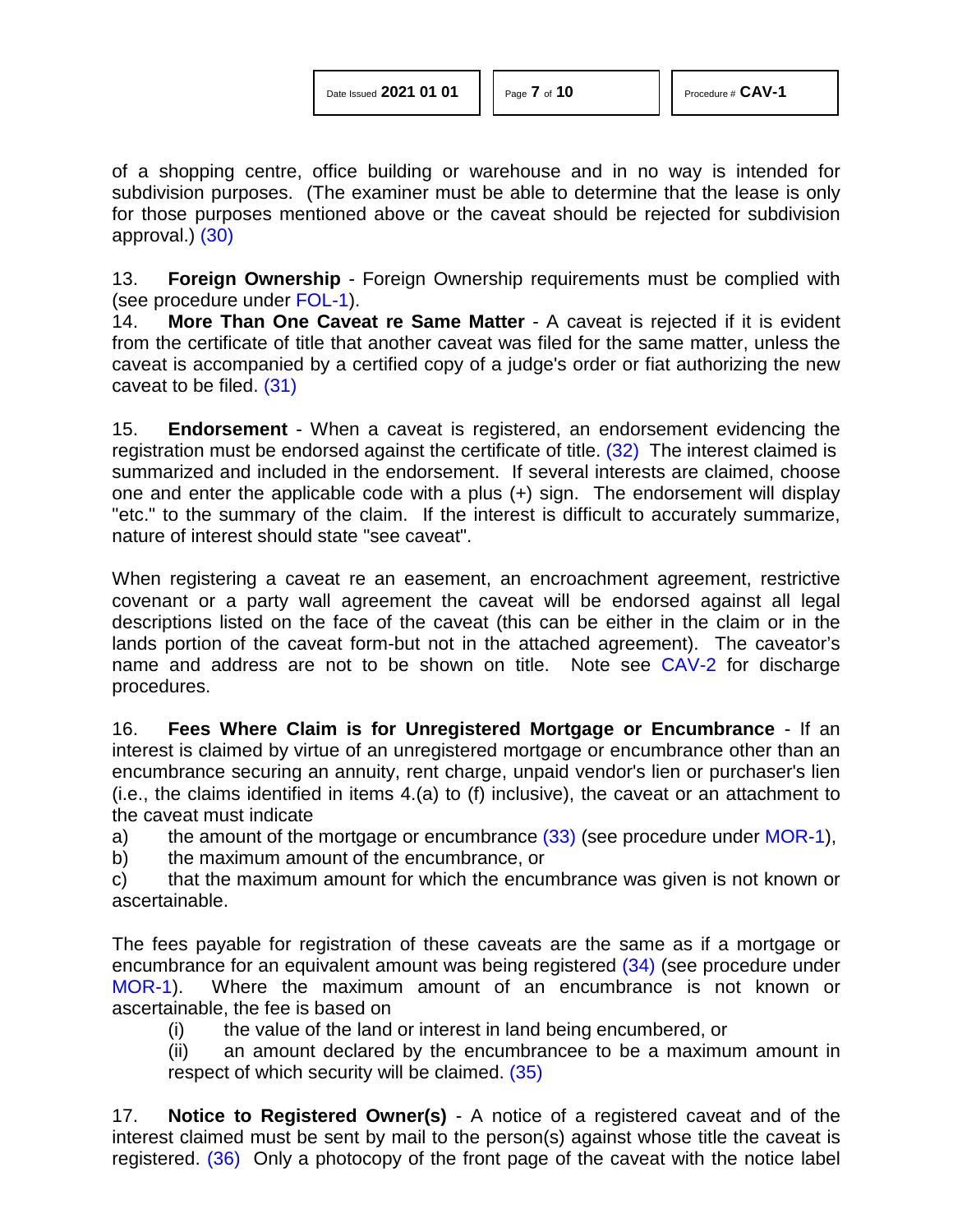endorsed on it is provided, unless the legal description is contained in a schedule, in which case a photocopy of the applicable page of the schedule is also sent.

<span id="page-7-0"></span>18. **Transfer of Caveat** - A caveator, or agent where the caveat is signed by an agent, may transfer a caveat by use of the prescribed form [\(37\)](#page-9-16) [\(FORM 28A\).](http://www.servicealberta.ca/pdf/ltmanual/FORM28A.pdf) A transfer of caveat as to some of the land against which the caveat is endorsed is also registrable. Current legal descriptions of the land affected by a transfer are required. Upon registration of a transfer of the caveat, the transferee has the same priority as if he was the original caveator. He is entitled to all rights of the caveator granted by the Land Titles Act and is subject to all the liabilities imposed by the Act on the caveator.

<span id="page-7-1"></span>The transfer form provides a notice of change of address for service which must be completed by the transferee of the caveat or his agent. [\(38\)](#page-9-17) If the notice of change of address is signed by an agent, the agent's name is endorsed on the title. If notice of change of address does not clearly show "as agent" and transferee is a corporation, signor should state they are an officer or director for the corporation, or it should be executed under seal, we will consider them as transferee and will not show them as agent.

The SPIN2 document type to be used when creating a Document Registration Request (DRR) form is: Transfer of Instrument

The code used for registration at Land Titles is: TFIN

A transfer of a caveat held by the personal representative of the deceased must be accompanied by appropriate evidence under section 120 concerning minors interested in the estate (see procedure under [PER-1\)](http://www.servicealberta.ca/pdf/ltmanual/PER-1.pdf).

A caveat re an easement, a restrictive covenant, an encroachment agreement or a party wall agreement may be transferred by the caveator, or agent where the caveat is signed by an agent, by the use of the prescribed form [\(37\)](#page-9-16) [\(FORM 28A\).](http://www.servicealberta.ca/pdf/ltmanual/FORM28A.pdf)

- a) enter the transferee's name and address for service, when registering TFIN,
- b) register a CORI to remove the name and address.

The historical record will then reflect the details but the title will not.

An affidavit of surviving joint tenant on a caveat is acceptable for registration when the caveators are described as joint tenants on the caveat or attached agreement. Transfer of caveat executed by the surviving joint tenant can be registered. (See procedure under [CAV-2](http://www.servicealberta.ca/pdf/ltmanual/CAV-2.pdf) with respect to instructions on establishing whether caveators are joint tenants.)

Foreign ownership requirements must be met (see procedure under [FOL-1\)](http://www.servicealberta.ca/pdf/ltmanual/FOL-1.pdf).

19. **Transmission of a Caveat** - A caveat can be transmitted to the personal representative of the caveator in the same manner as other instruments are transmitted (see procedure under [TRA-1\)](http://www.servicealberta.ca/pdf/ltmanual/TRA-1.pdf).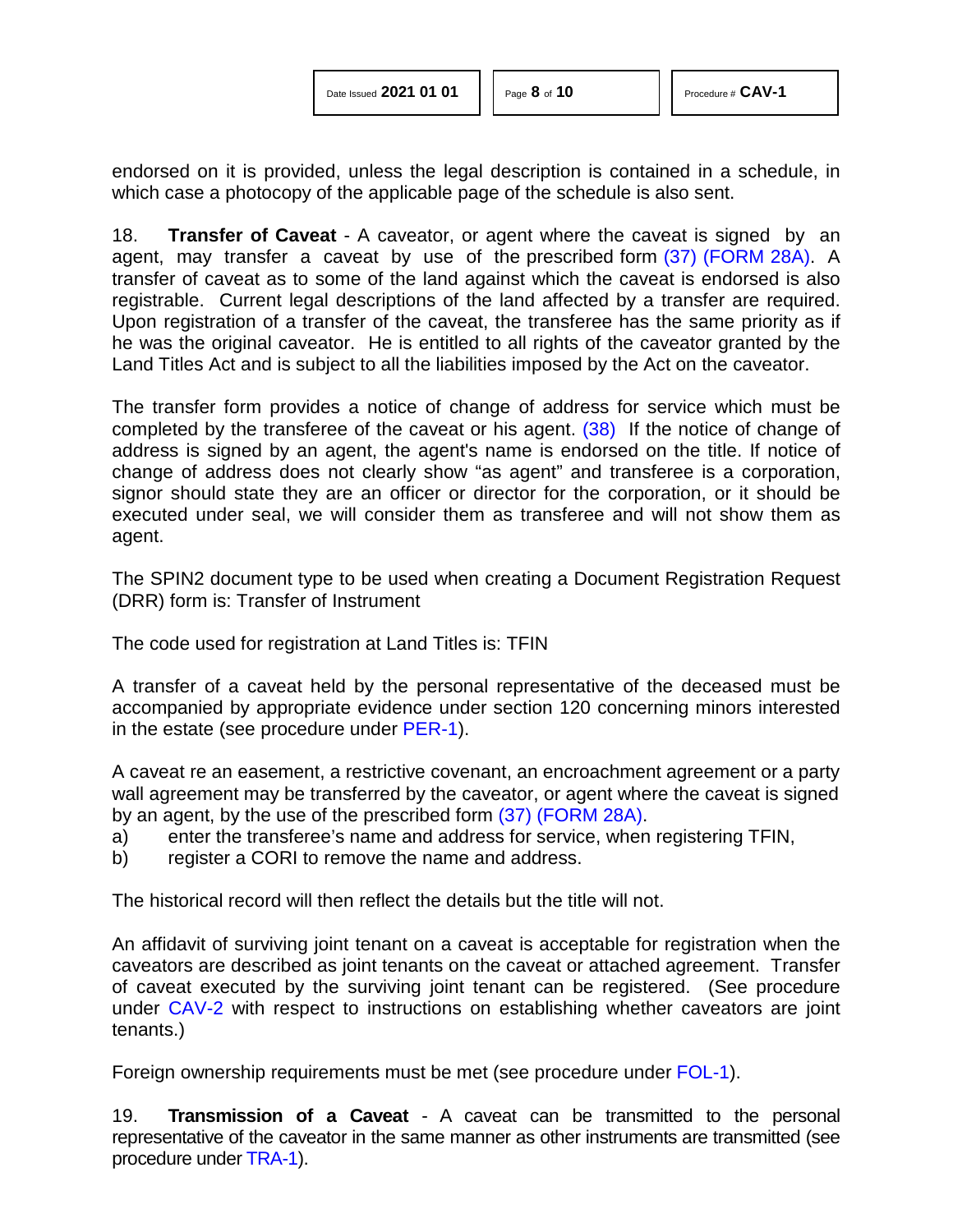The SPIN2 document type to be used when creating a Document Registration Request (DRR) form is: Transmission of Instrument

The code used for registration at Land Titles is: TMIN

20. **Fees** - [Tariff item 5\(1\)](http://www.servicealberta.ca/pdf/ltmanual/APPENDIXI.pdf) is charged for the registration of a caveat other than a caveat to which section 133 of the Land Titles Act applies (see item 16.).

# **STATUTE AND CASE REFERENCES**

Statute references are to the Land Titles Act, R.S.A. 2000, c. L-4, unless otherwise indicated.

- <span id="page-8-0"></span>[1.](#page-0-0) *Re Paulette's Application to file a Caveat* [1976] 2 W.W.R. 193 (N.W.T.C.A.), pp. 224-5 per Clement J.A.
- <span id="page-8-1"></span>[2.](#page-0-1) [1912] 1 W.W.R. 871 (S.C.C.) p. 886-7
- <span id="page-8-2"></span>[3.](#page-0-2) *Durish v. White Resource Management Ltd.* [1995] 3 W.W.R. 609 (S.C.C.)
- <span id="page-8-3"></span>[4.](#page-0-3) *Alexander v. McKillop & Benjafield* [1912] 1 W.W.R. 871 (S.C.C.)
- <span id="page-8-4"></span>[5.](#page-1-0) s. 130
- <span id="page-8-5"></span>[6.](#page-1-1) s. 28(1)(nn), Interpretation Act, R.S.A. 2000, c. I-8
- <span id="page-8-6"></span>[7.](#page-1-2) *Holt Renfrew and Co. Ltd. v. Henry Singer et al.* (1982), 20 Alta. L.R. (2d) 97 (Alta. C.A.)
- <span id="page-8-7"></span>[8.](#page-1-3) s. 131(1) See also *Rudtash and Lumsden v. Zawick* (1956) S.C.R. 347 but see *Calford Properties Limited v. Zeller's (Western) Limited* (1972) 5 W.W.R. 714 (Alta. C.A.)
- <span id="page-8-8"></span>[9.](#page-2-0) *C.I.B.C. v. W.G. Fahlman Ent. Ltd*. (Receiver of) 1989, 66 Alta. L.R. (2d) 180 (Alta. C.A.)
- <span id="page-8-9"></span>[10.](#page-2-1) *Osborne Bros Land & Property Ltd. v. Hamid et al*. (1982) 23 R.P.R. 149 (Alta. Q.B. Master's Chambers) (appeal to Alberta Court of Queen's Bench dismissed)
- <span id="page-8-10"></span>[11.](#page-2-2) *Royal Trust Corporation of Canada v. Bengert Construction Ltd*., *Coyes and Coyes* (1987) 49 Alta. L.R. (2d) 79 (Alta. Q.B.)
- <span id="page-8-11"></span>[12.](#page-2-3) s. 63, Law of Property Act, R.S.A. 2000, c. L-7
- <span id="page-8-12"></span>[13.](#page-3-0) s. 63, Law of Property Act, R.S.A. 2000, c. L-7
- <span id="page-8-13"></span>[14.](#page-3-1) *Siewert, Moench v. Seward* [1975] 3 W.W.R. 584 (Alta. C.A.)
- <span id="page-8-14"></span>[15.](#page-3-2) *Canada Mortgage and Housing Corporation v. Calgary (City)* (1987), 52 Alta. L.R. (2d) 351 (Alta. C.A.): In this case, it was held that as public utility charges are not deemed to be unpaid taxes, they are not an implied exception under s. 65 of the Land Titles Act and therefore are not enforceable against a transferee if the charges are not registered. Leave to appeal to the Supreme Court of Canada was denied.
- <span id="page-8-15"></span>[16.](#page-3-3) s. 46(2), Civil Enforcement Regulation
- <span id="page-8-16"></span>[17.](#page-3-4) *Re The Land Titles Act; The Holland Canada Mortgage Company, Limited's Case* [1918] 3 W.W.R. 345 (Sask. M.T.): a Registrar is justified in refusing to file a caveat which on its face shows the caveator can have no interest in the lands.
- <span id="page-8-17"></span>[18.](#page-3-5) s. 33(1)(b), Civil Enforcement Act, R.S.A. 2000, c. C-15
- <span id="page-8-18"></span>[19.](#page-3-6) s. 134(2)
- <span id="page-8-19"></span>[20.](#page-3-7) s. 202(a)